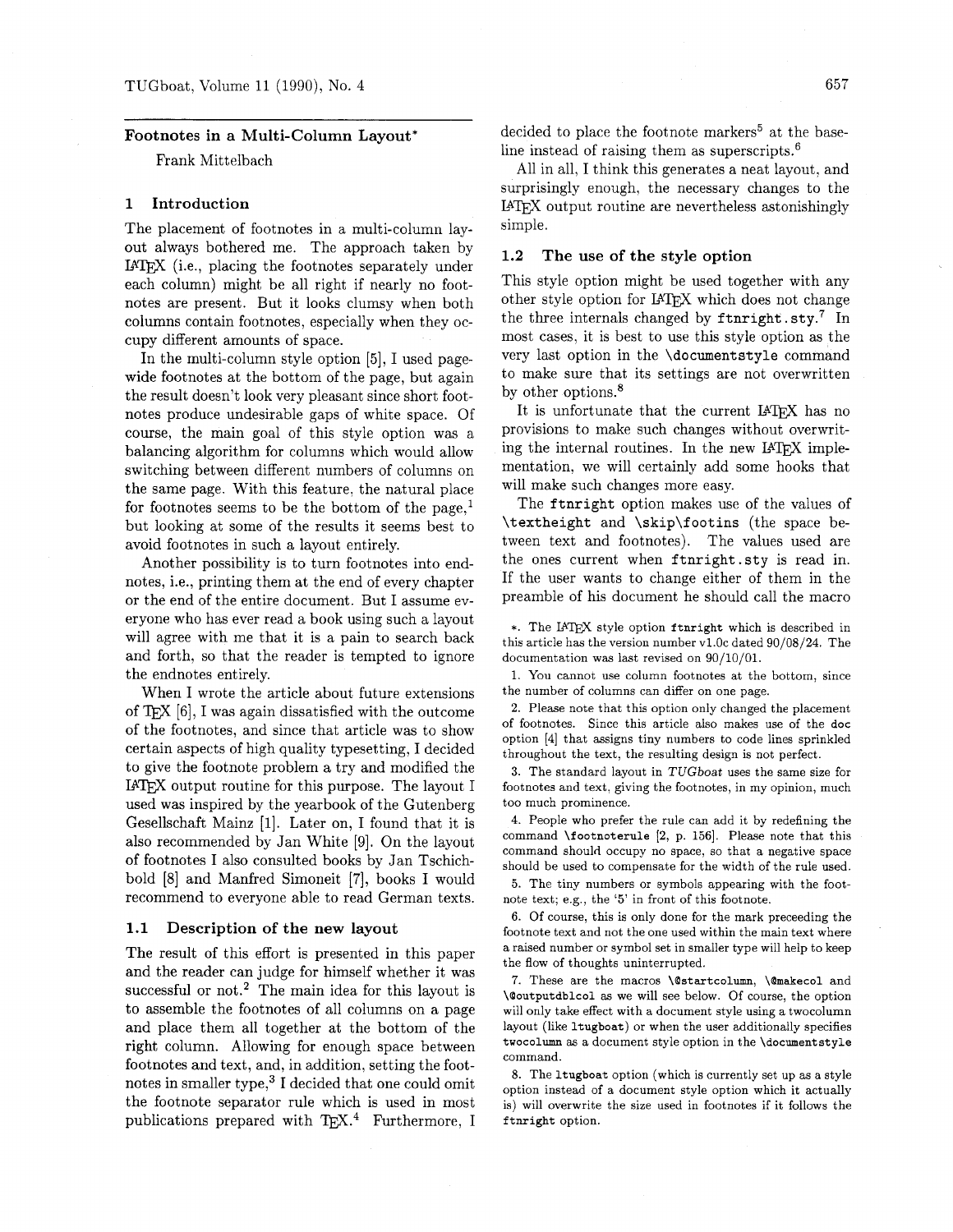**\preparef ootins** afterwards to reinitialize the footnote algorithm, e.g.,

```
\setlength{\skip\footins}{8pt plus 3pt}
\addtolength(\textheight){lin) 
\preccurlyeq \preccurlyeq
```
This is necessary because the current **I4TFX** version contains no hook at the **\begin(document)**  command where we could force an execution of **\preparef oot ins** internally.

## **2 The Implementation**

As usual, we start by identifying the current version of this style file in the transcript file.<sup>9</sup>

```
1 \wlog{Style Option: '\filename' 
2\f ileversion\space <\f iledate> (FMi) ) 
3 \wlog<English Documentation 
4 \@spaces\@spaces\space <\docdate> (FMi)}
```
To implement the layout described above, we have to distinguish between the left and the right column on a page. For this purpose IATEX maintains the switch **\if Qf irstcolumn.** When assembling material for the left (i.e., the first) column, footnotes should take up no space, since they are held over for the second column. In the second column these footnotes are combined with the ones found there and placed a suitable distance from the main text at the bottom of this column.

This means that we have to change certain parameters for the insertion **\footins** when we construct the second column. The right place to do this is in the IATFX macro **\@outputdblcol** which we are going to change later on. What settings for the insertion parameters are appropriate? For setting the first column, **\count\f ootins** and **\skip\footins**  should both be zero since footnotes are held over. while for the second column **\count\f ootins** should be1' 1000 and the **\skip\footins** has to be set to the desired separation between main text and footnotes.

We will allow one column of footnotes (i.e., the right column) at most, so that **\dimen\f ootins** has to equal **\t extheight** . In principle, it would be possible to allow for even more footnotes, but this would complicate matters enormously.11

Since a document usually starts with a left column, we have to set **\count** and **\skip\footins** on toplevel to zero. For this purpose. we define a macro **\preparefootins** which will first save the current value of **\skip\footins** in a safe place. This saved value will be used later for the second column. In this way, it is possible for the user or a designer of a document style to adjust this parameter without fiddling with the code of this style file.

### 5\def\preparefootins{%

- 6 **\global\rcolQfootinsskip\skip\footins**
- **7** \global\skip\footins\z@
- 8 \global\count\f ootins\z@

We will also assign **\textheight** to **\dimen \f ootins** to allow the user to change this parameter in the preamble.

### \global\dimen\footins\textheight} 9

It is necessary to make the assignments above **\global** because we are going to use this macro in the output routine which has an implicit grouping level to keep the changes made by it local.

Of course, we have to allocate the **skip** register that we used above:

### 10 \newskip\rcol@footinsskip

Now we have all the necessary tools available to tackle **\Qoutputdblcol.** We have to remember that when **\if Qf irstcolumn** equals **\if true,** we are currently starting to build the second column, i.e., that the first column is already assembled. Therefore, the macro will start with the following code:

```
11 \def\@outputdblcol{\if@firstcolumn
12\,\global\@firstcolumnfalse
```
After changing the switch, we save the first column (which was placed by preceeding macros in **\Qoutputbox)** in the box register **\Qleftcolumn.**  Since we are inside the output routine, all those assignments have to be **\global** to take any effect.

#### 13 \global\setbox\@leftcolumn\box\@outputbox

9. Nico Poppelier suggested omitting the **\typeout** statements in the production version of the files to avoid showing all that unnecessary information to the user. While I accept his criticism as valid, I decided that this information should at least be placed into the transcript file to make it easier to detect problems arising from the use of older versions. The command **\wlog** is a **PLAIN** TEX command that will write its argument to the transcript file.

10. **A** value of 1000 means that there is a one-to-one relationship between the real size of the footnote and the size finally occupied by the footnote on the current page.

11. If one likes to allow that the footnote text might start in the first column occupying also the whole second column, it is not possible to simply make **\dimen\footins** larger than **\textheight** directly, because this would result in a full left column (with text) and more than one column of footnotes which will not fit on the current page. Instead, one has to make footnotes visible to the page generation algorithm again at the moment when a full column of footnotes is assembled, but we still have some space left in the first column. It is a nice enhancement, and, I suppose, it is of some value for preparing publications in certain disciplines, so here is the challenge . . .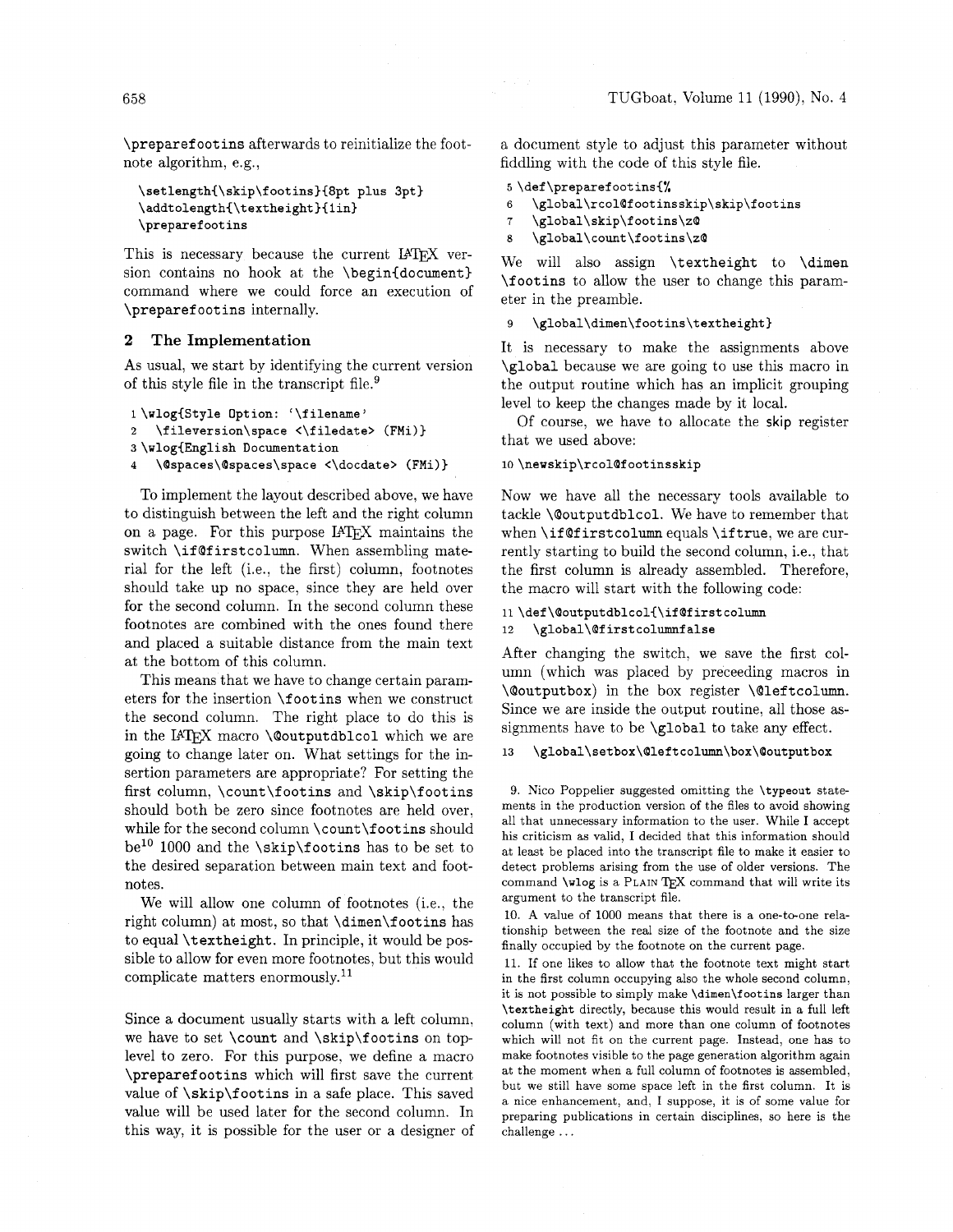exact. If we have a full column of footnotes, it will be too high, but this does not matter since we need it only for an upper bound on the free space available for floats.

```
37
        \ftn@amount\ht\footins
38
        \advance\ftn@amount\dp\footins
39
        \advance\ftn@amount\skip\footins
     \fi
40
```
We then reduce the **\@colht** by this amount and again assign \Qcolroom the value of \Qcolht. If no footnotes are present, we substract zero, so there is no harm in doing this operation all the time.

### \global\advance\@colht-\ftn@amount 41

 $42 \ \text{global}\@color{red}{\text{col}$  Now, we call another internal IATFX macro that will try to contribute floats to the next column. It will use the register **\@colht** when trying to build up a float column, which is the reason for reducing this register. If it succeeds, it will set the switch \if Of colmade to true, otherwise, to false. If no float column is possible, it will try to place some or all of the deferred floats to the top or the bottom of the next column, thereby, using and reducing the value of the register \@colroom.

*\@xstartcol* 43

Afterwards, we have to restore the correct values for  $\Q$ colht and  $\Q$ colroom again, but this time, they may differ, so that we have to \advance both registers separately by **\ftn@amount**.

```
\global\advance\@colht\ftn@amount
44\global\advance\@colroom\ftn@amount
45
46 \fi
```
Now, after doing the things depending on the status of the \Qdeferlist, we have to incorporate the left over footnotes in the new column. First we check whether a float column was produced by \Qxstartcol or not.

```
47 \if Of colmade
```
If so, we do something awful. To make use of the \@makecol macro, which attaches footnotes to \box255 and places the result in the box register \@outputbox, we have to assign \@outputbox (i.e., the result of  $\Qxstar{col}$  to  $\boxtimes 255.^{13}$ 

\setbox\@cclv\box\@outputbox 48

```
\@makecol
49
```
50 \else

If no float column was produced, we reinsert the held over footnotes so that they can be reconsidered by the page generation algorithm of TEX. But it is necessary to ensure that this operation is done only when footnotes are actually present.<sup>14</sup>

\ifvoid\footins\else  $51$ 

### $\bf{52}$ \insert\footins{\unvbox\footins}\fi 53  $\{f_i\}$

Of course, we also have to allocate the dimen register. It will be automatically initialized to zero.

## 54 \newdimen\ftn@amount

The other internal macro that we have to change is \@makecol, a macro that is called whenever one column of material is assembled and column floats and footnotes have to be added. Again, we have to distinguish between actions for the first and the second column.

# 55 \def\@makecol{\if@firstcolumn

For the first column. we leave the footnotes in their box and simply save the contents of \box255 in the \box register \Qoutputbox.

### \setbox\@outputbox\box\@cclv 56

But if the user erroneously forgot to specify a twocolumn layout. we will always typeset the first column. so that the footnotes are never printed. Therefore we better check for this special case and output the footnotes on a separate page in an emergency.<sup>15</sup>

```
57\,\ifOtwocolumn \else 
58
      \ifvoid\footins \else 
         \Olatexerr 
59
60
     {ftnright option used in one-column mode)% 
61
     {I shipped out the the footnotes on an 
62
      extra page. 1% 
         \shipout\box\footins \fi\fi 
63
\else
```
When we construct the second column, we must first check whether footnotes are actually present. If not, we perform the same actions as before.

```
\ifvoid\footins
65
      \setbox\@outputbox\box\@cclv
66
    \else
67
```
But, if footnotes are present, it may be possible that the whole column consists of footnotes, i.e., \box255 is empty. In this case, there is no use in placing

13. In German, we call this "from the back through the chest into the eyes".

14. Otherwise, we might get an undesired extra vertical space coming from **\skip\footins,** even if there are no footnotes on the page.

15. Otherwise, the footnotes are held over forever, preventing TEX from finishing the document successfully. Instead, TEX will produce infinitely many empty pages at the end of the document, trying in vain to output the held over footnotes. This problem was found by Rainer Schopf when we prepared the paper for the Cork conference.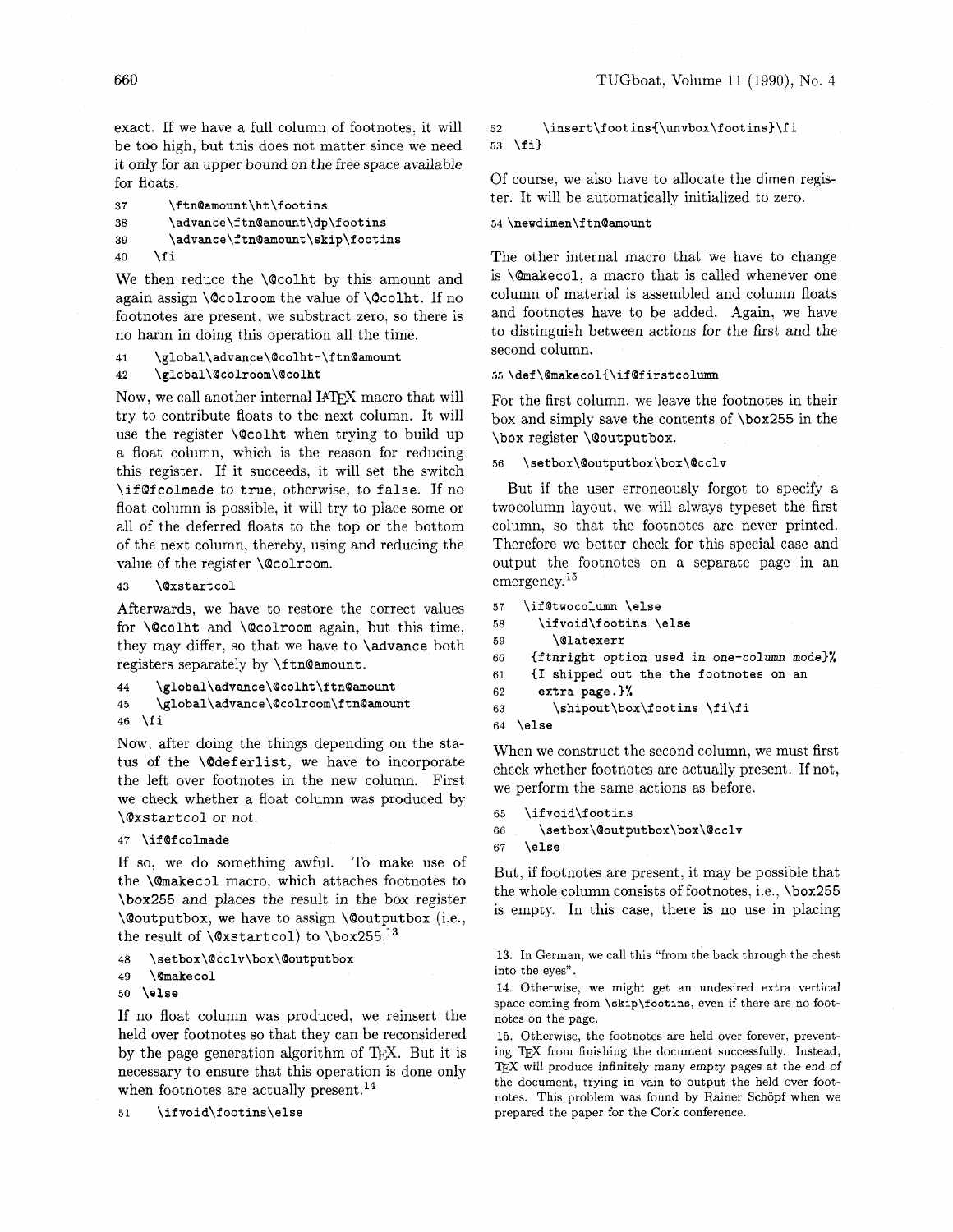Then, we make the footnotes visible to the page generation algorithm by setting **\count\f oot ins**  to  $1000$  (\cm is an abbreviation for this number) and **\skip\footins** to its saved value (i.e., **\rcol@f ootinsskip).** 

```
14 \global\count\footins\@m
```

```
15 \global\skip\footins\rcol@footinsskip
```
We also have to reinsert all footnotes left over from the first column to make sure that they are reconsidered by the page generation algorithm of  $T_F X$  using the new values for **\count** and **\skip\f ootins.** But this will be done later in the macro **\@start column.** 

If we have just finished the right column, i.e., when **\if Qf irstcolumn** equals **\iff alse,** we will reset the **\footins** parameters as explained above using the utility macro **\preparef ootins.** 

### 16 **\else \preparef ootins**

Then, we compose both columns in **\@outputbox,**  combine them with all page-wide floats for this page **(\Qcombinedblfloats),** attach header and footer. and ship out the result **(\@outputpage).** Finally we look to see whether it is possible to generate following pages consisting only of page-wide floats.12

```
\global\@firstcolumntrue
17
```

```
\setbox\@outputbox\vbox{\hbox to\textwidth
18
19
      {\hbox to\columnwidth
                     {\box\@leftcolumn\hss}%
20
       \hfil\vrule\@width\columnseprule\hfil
2122
       \hbox to\columnwidth
23
                     {\box\@outputbox\hss}}}%
24
    \@combinedblfloats\@outputpage
25
    \begingroup
     \@dblfloatplacement\@startdblcolumn
26
27
     \@whilesw\if@fcolmade\fi
      {\@outputpage\@startdblcolumn}%
28
29
    \endgroup
   \{f_i\}30
```
There is a fundamental flaw in  $IATEX$ 's output routine for float columns and float pages: split footnotes, i.e., footnotes which are only partly typeset on the preceding page are not resolved. They are held over until IATEX starts a page (or column) containing text besides floats again. For our current layout, this would mean, that if IATEX decided to make the right column of a page a float column, footnotes from the left column would appear on a later page. A real cure for this problem would be to rewrite two-thirds of IATFX's output routine, so I am leaving this open for the interested reader.

But the problem shows up even if only one float is contributed to the right column since IATFX assumes that the whole column is usable, whereas some of it might actually be already devoted to footnotes from the left column. So we have to change the output routine at least in the part that contributes floats to the next column. The macro involved is called **\@startcolumn.** The first thing we do is to check whether any deferred floats exists.

31 \def\@startcolumn{%

```
32 \ifx\@deferlist\@empty
```
If not, we set the switch **\if@fcolmade** to **false**  which says that we did not succeed in making a float column. Then, we set **\Qcolroom** to **\@colht.** The register **\@colht** holds the amount of space that is available for floats, text, and footnotes in one column, i.e., it equals **\textheight** minus the space devoted to page-wide floats. **\@colroom** is a similar register which holds the value **\@colht** minus space for column floats that are already contributed to the current column. Of course, both values should be equal when we start a new column.

```
33
      \global\@fcolmadefalse
34\phantom{.}\global\@colroom\@colht
35 \else
```
If there are floats waiting for a change to be processed, the situation is more difficult. In this case, we have to reduce both **\@colht** and **\Qcolroom**  by the amount of space that will be needed for the footnotes from the left column. So we must check whether such footnotes are present. As we have not reinserted them in **\@outputdblcol,** we can check the **\f ootins** box.

```
36 \if void\f ootins\else
```
If there are some, we measure the space that will be occupied by them. This measurement is not really

12. This part is copied directly from the original IATEX macro. Details about the macros used, their interfaces and meanings can be found in the IAT<sub>E</sub>X source code [3].

### **Puzzle:**

Given a simple TEX document containing only straight text, is it possible for the editor, after deleting one sentence, to end up with a document producing an extra page?

We assume that the deleted text contains no TEX macros and that the document was prepared with a standard macro package like the one used for *TUGboat* production.

The answer will be given in the next issue.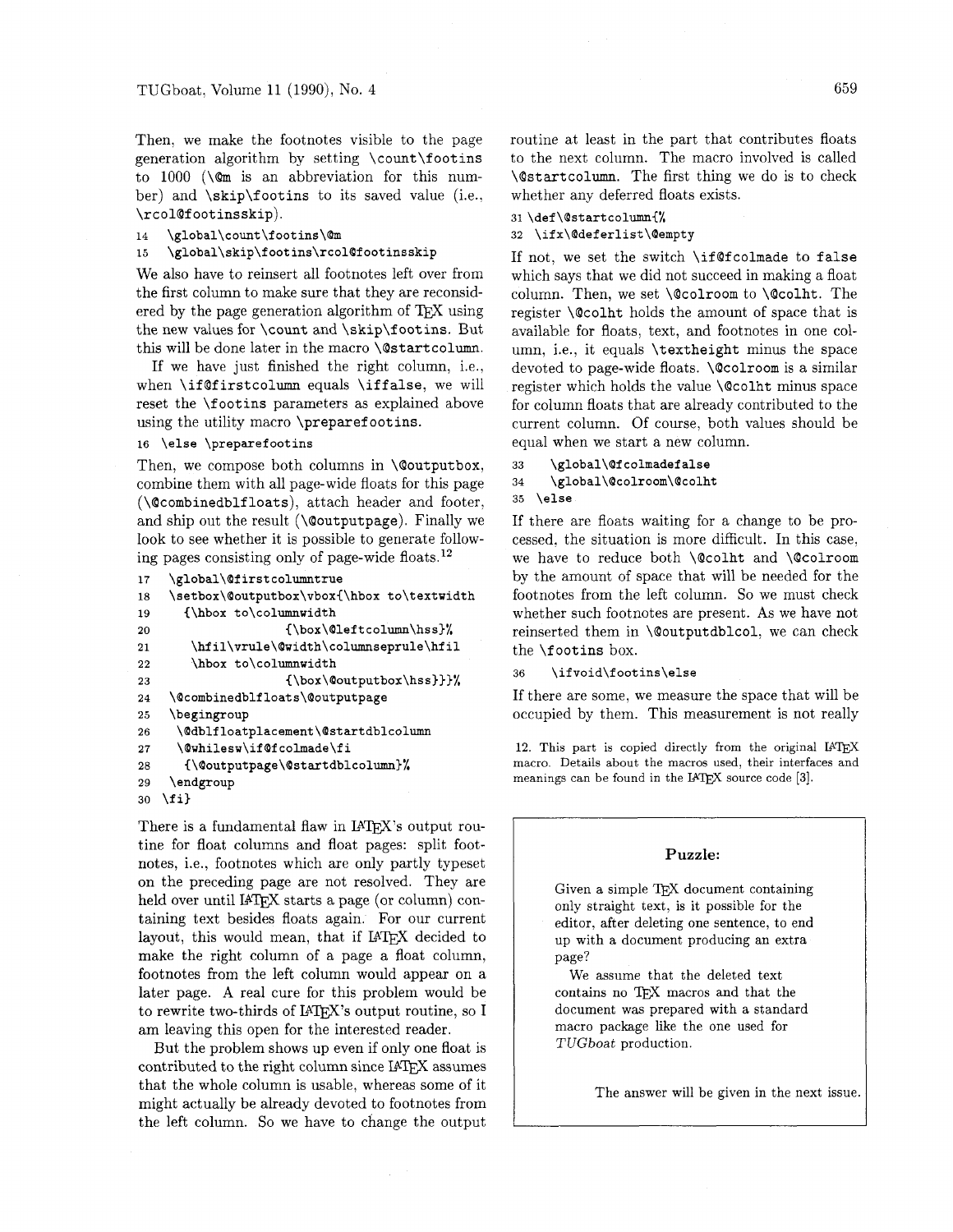check for this possibility. by approximately a \baselineskip of the text size.

```
69 {\ifvoid\@cclv \else 95 {\normalsize 
7 1 \vskip\skip\footins\fi
```
testing whether footnotes are present or not. It also ends the code which differs depending on the column number.

 $72$ \footnoterule\unvbox\footins}\fi \fi 73

Now the column floats are added at the top and the bottom, and the \@outputbox is adjusted to the full column height so that the glue inside will stretch in certain situations.<sup>18</sup> Again, this code is copied verbatim from the original source, so I won't dwell on details.<sup>19</sup>

```
74\xdef\@freelist{\@freelist\@midlist}%
    \gdef\@midlist{}\@combinefloats
\bf 7576
    \setbox\@outputbox\vbox to\@colht
        {\boxmaxdepth\maxdepth
7778
         <u>Otexttop</u>
79
         \@tempdima\dp\@outputbox
         \unvbox\@outputbox
80
         \vskip-\@tempdima
81
82
         \@textbottom}%
    \global\maxdepth\@maxdepth}
83
```
Now we can tackle the remaining small changes to the standard layout. I decided to use a smaller size for footnotes but with a slightly larger leading than usual.20 This means that we have to redefine the \f ootnotesize macro which depends on options like 11pt, etc. Fortunately, there is a simple way to find out the main size of the document: the macro \aptsize contains 0, 1, or **2** standing for 10, 11, or 12 points document text size.

```
84 \ifcase \@ptsize
85 \def\footnotesize{\@setsize\footnotesize
     {9.9pt}\viiipt\@viiipt}
86
87 \text{ or}88 \def\footnotesize{\@setsize\footnotesize
     {11.1pt}\i{xpt}\@vixpt89
90 \or
91 \def\footnotesize{\@setsize\footnotesize
92
     {12.3pt}\xpt\@xpt}93 \fi
```
Setting footnotes in smaller type and separating them with sufficient space from the main text allow us to omit the \footnoterule normally used.

```
94 \let\footnoterule\@empty
```
any glue (\skip\footins) in front.<sup>16</sup> so we have to Individual footnotes are separated from each other 68 **\setbox\@outputbox\vbox** This can be specified with the following code:

```
70 \unvbox\@cclv 96 \global\footnotesep\ht\strutbox)
```
But in any case, we place the *i* footnoterule in  $\Box$  Braces and *\global* were used to keep the switch to front of the footnotes even if this macro is not used by this style option.<sup>17</sup> This ends the if-statement starts

And finally, a small but nice change, to the mark at the beginning of the footnote text. We will place it at the baseline instead of raising it as a superscript. Additionally, it will get a dot as punctuation.

97 **\long\def\@makefntext#l{\parindent lem**  98 **\noindent\hbox to 2em{)%** 

<sup>99</sup>**\llap{\$\@thefnmark.** \ ; \ ; **\$}#1}** 

### **3 Initialisation**

We defined the macro \preparefootins above, but we also have to use it to prepare typesetting the first column. As a default for the separation of footnotes and text on the second column, we use the following:

## loo **\skip\footins lOpt plus 5pt minus 3pt**  101 **\preparef ootins**

Of course, this value can be changed later on by the user as described in the introduction.

16. In fact, it would be a mistake since this glue was not taken into account when the footnotes where assembled, so it would produce an overfull box.

17. This decision is certainly open to criticism, since there is nothing to separate. On the other hand, a rule or some other ornament in front of the footnotes is part of the design which should be used consistently throughout a document. As a last argument in favor of the rule, consider the situation where IATEX decided to place only floats and footnotes into the right hand column. In this case a separator again seems adequate. In this situation one can even argue that it is necessary to put in the **\skip\footins.** 

18. It is an interesting question as to whether the current layout works well with bottom floats or not. Actually, I would prefer to place the footnotes below the bottom floats instead of above, as it is done here. At least when the floats are part of the document and not puzzles thrown in. But I was too lazy to implement it because I seldom use floats. If somebody implements this layout (some parts of this macro have to be changed) I would be interested in seeing the code and some sample results.

19. I only changed **\dimen128** into **\Otempdima** which is, besides being faster and shorter, only a cosmetic change. The use of this hardwired **dimen** register seems to indicate that this part of IATEX was written very early and left unchanged since then: an interesting fact for software archeologists.

20. The sizes used are suitable for high resolution printers but should be perhaps enlarged for resolutions of 300dpi or less. On such output devices footnotes of **8pt** size are difficult to read and look too small.